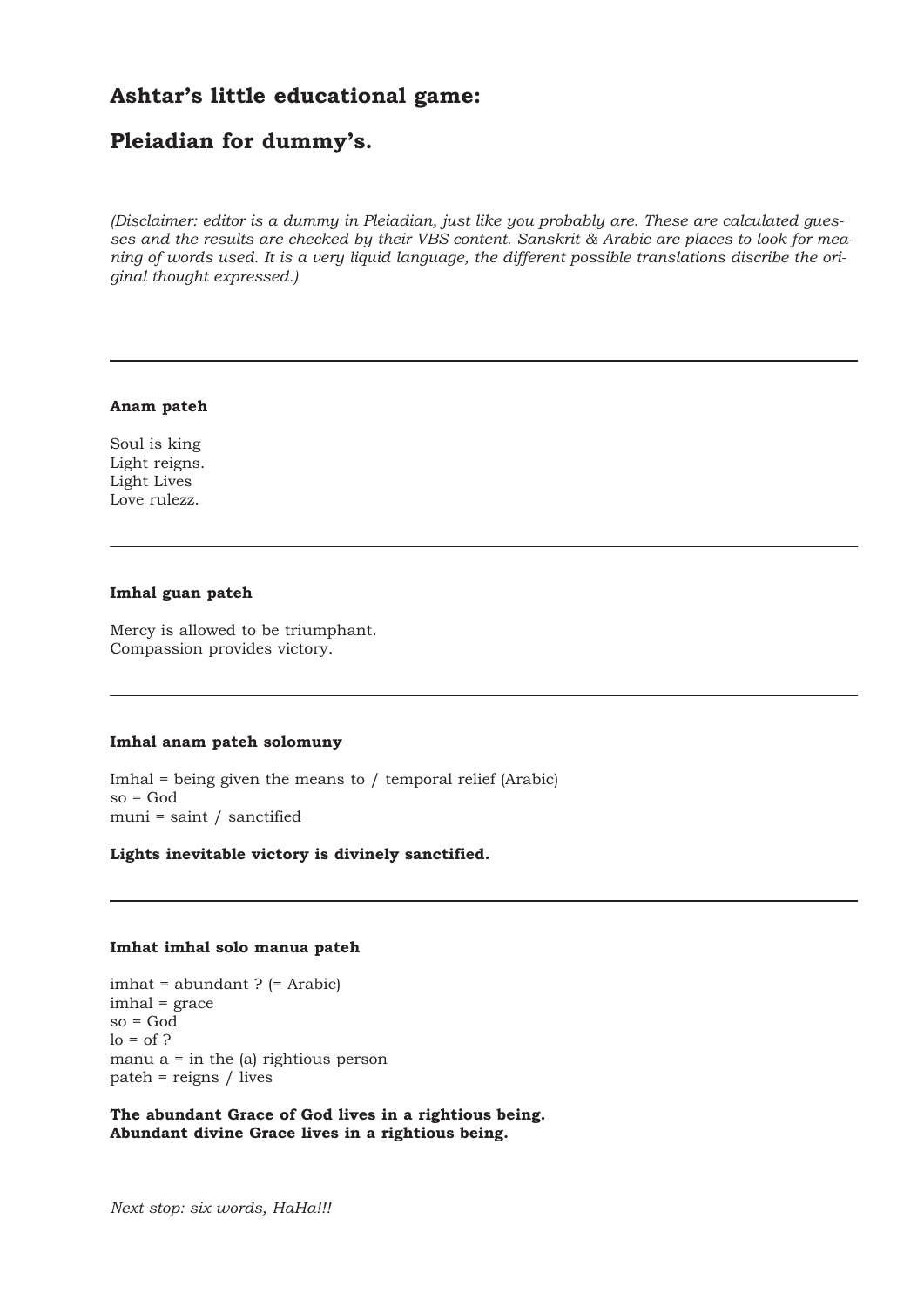*Not!:*

"and remember;

#### **Saom guan imhal pateh solomuni**."

What are you talking about Willis?

Let's find out:

# **The state of mind of compassion provides the divinely sanctified victory.**

*and remember,* **Oumshat pateh solemoeny ragat**, *always* 

Oumshat:  $Om = \schepping$ Sat, Sad = zijn, volmaakt zijn; waarheid, werkelijkheid, het zijnde; goed, deugdzaam.

pateh = reigns / lives

solemuny:  $so = God$ muni = saint / sanctified

ragat: Raga = begeerte, gehechtheid

Perfect creation lives through wishing divine grace Perfect creation lives through striving for divine grace

# **A perfect embodiment is achieved by striving for divine grace.** (85-90% VBS)

# **Amyat pateh solemoeny, adhil anam sole**, for love reigns all.

Amyat = best or wish

Adhil = good or second or train of a garment

adhil maatram aedhum illaiyae There is no change in all that

# **Where the reign of divine grace is wished, divine essence follows,** for love reigns all.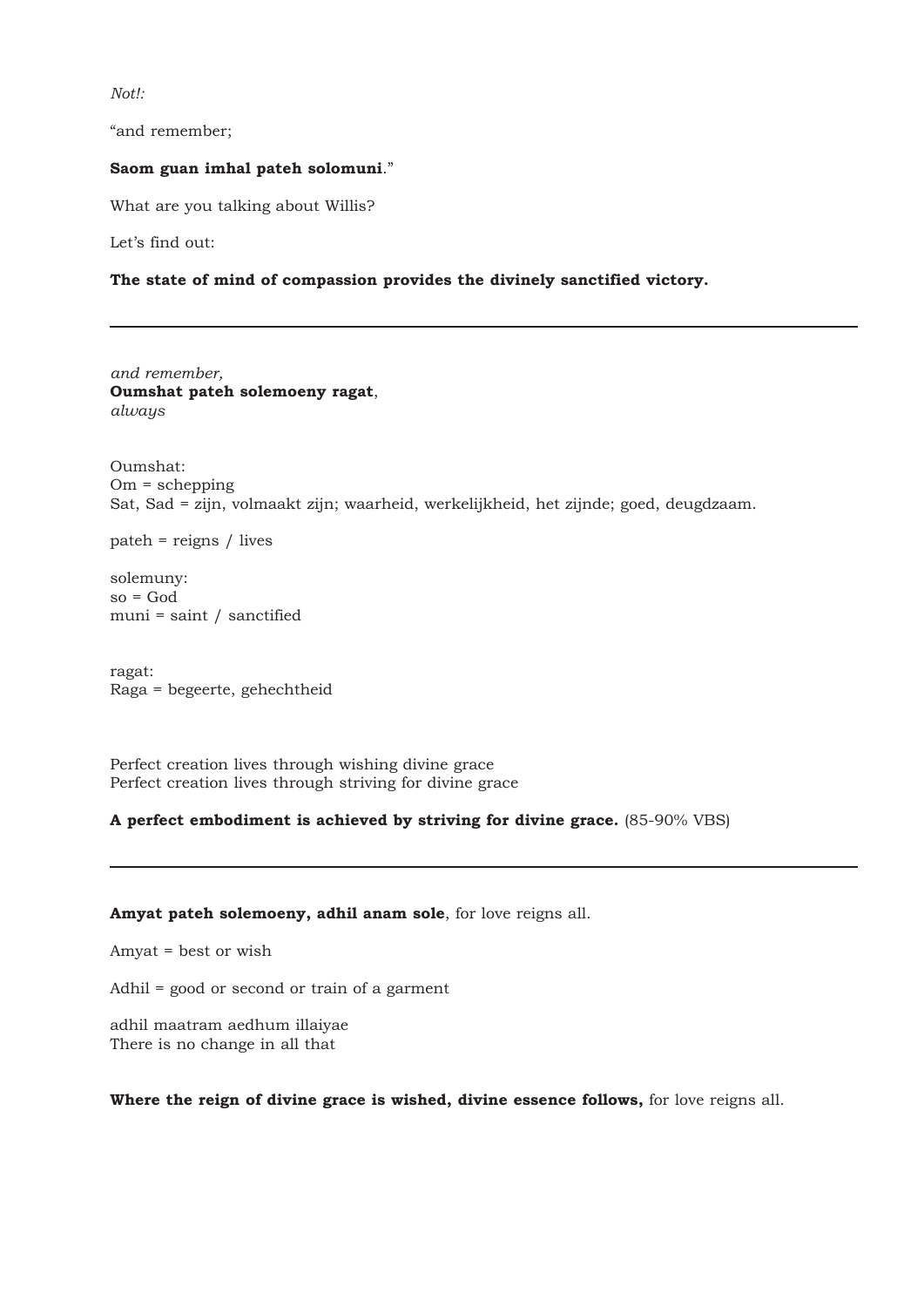**Imhat aman pateh, solemoeny**, and keep in mind Divine grace is always to be seen.

Imhal = being given the means to / temporal relief (Arabic) imhat = abundant ? (= Arabic)

am-an = lack of coming => stillness, being, is

pateh = reigns / lives

solemuny:  $so = God$ muni = saint / sanctified

**abundance is reigning, God ordained,** and keep in mind Divine grace is always to be seen.

#### **Pateh sole ragat shaiva solemoeny istar.**

pateh = reigns / lives so = God raga = desire, attachment Shiva = Divine, auspicious, gracious solemuny: so = God muni = saint / sanctified

Ishtartha = (fiery) wished for goal

**The reign of God's will, sanctified in divine grace, is a fiery wished for goal.**

**Pre anam sole istar.** It is said as it has been said before.

Prema = Love

Pre = that was is before (?), Source (?), is

anam = soul, Love, Light

so = God

Ishtartha = (fiery) wished for goal => istar = (end)state

**To be Love is a divinely sanctified state.**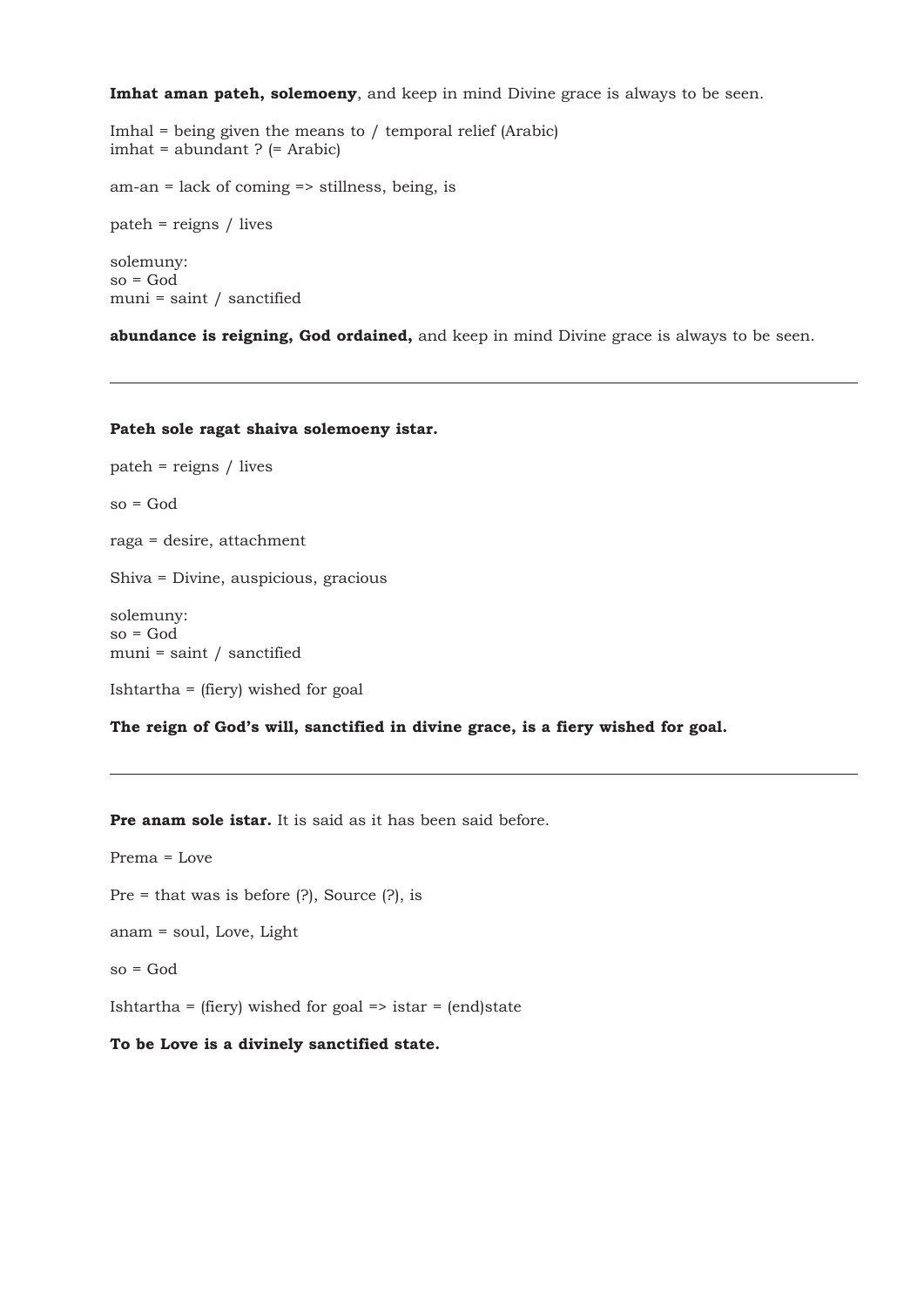#### **Inam Pateh Sokinoa** always

inam: Idham (idam) = This; idam = world of senses, the manifested

pateh = reigns / lives

Soukhya = Happiness, contentment; Sukhino = gelukkig zijn

# **May joy rule in the manifested world, always**

## Goodbye, **Imanhuat Anam Pateh**.

 $im = give(n)$ 

 $an(h)u = deep$ 

Goodbye, **giving profound blessings of love**.

#### **Ishtar Asmuhat Anam Sole.**

Ishtartha = (fiery) wished for goal => istar = (end)state

Asha = hope, expectation, wish

Sole = divine, godly, from God

**I fiery wish your hopes be blessed in Love.**

# **Solisthar Pateh Imhal Guano**

Solisthar = divine wish

pateh = rules / reigns

 $im = give(n)$ 

Gauna = Derived, secondary

**Divine wish reigns, giving springs forth from that.**